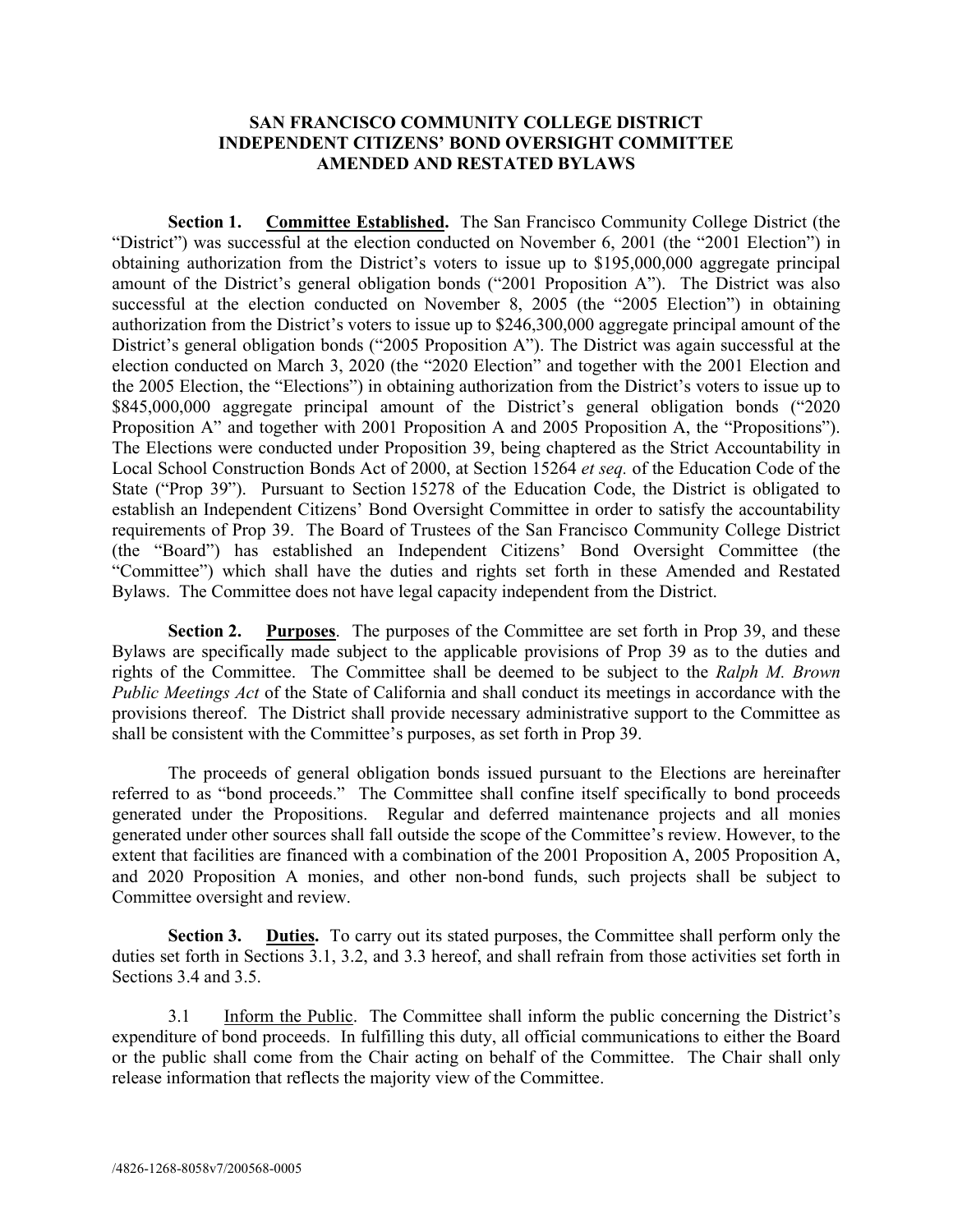3.2 Review Expenditures. The Committee shall review expenditure reports produced by the District to ensure that (a) bond proceeds were expended only for the purposes set forth in the Propositions; and (b) no bond proceeds were used for teacher or administrative salaries or other operating expenses in compliance with Attorney General Opinion 04-110, issued on November 9, 2004.

3.3 Annual Report. The Committee shall present to the Board, in public session, no later than March 31 following each fiscal year, an annual written report which shall include the following:

(a) A statement indicating whether the District is in compliance with the requirements of Article XIIIA, Section 1(b)(3) of the California Constitution; and

(b) A summary of the Committee's proceedings and activities for the preceding year.

3.4 Duties of the Board/Chancellor. Either the Board, the Chancellor, or the Chancellor's designee, as the Board shall determine, shall have the following powers reserved to it, and the Committee shall have no jurisdiction over the following types of activities:

- (i) Approval of contracts,
- (ii) Approval of change orders,
- (iii) Expenditures of bond funds,
- (iv) Handling of all legal matters,
- (v) Approval of project plans and schedules,
- (vi) Approval of all deferred maintenance plans, and
- (vii) Approval of the sale of bonds.

3.5 Propositions Projects Only. In recognition of the fact that the Committee is charged with overseeing the expenditure of bond proceeds, the Board has not charged the Committee with responsibility for:

(a) Projects financed through the State of California, developer fees, redevelopment tax increment, certificates of participation, lease/revenue bonds, the general fund or the sale of surplus property without bond proceeds shall be outside the authority of the Committee.

(b) The establishment of priorities and order of construction for the bond projects, which shall be made by the Board in its sole discretion.

(c) The selection of architects, engineers, soils engineers, construction managers, project managers, CEQA consultants and such other professional service firms as are required to complete the project based on District criteria established by the Board in its sole discretion.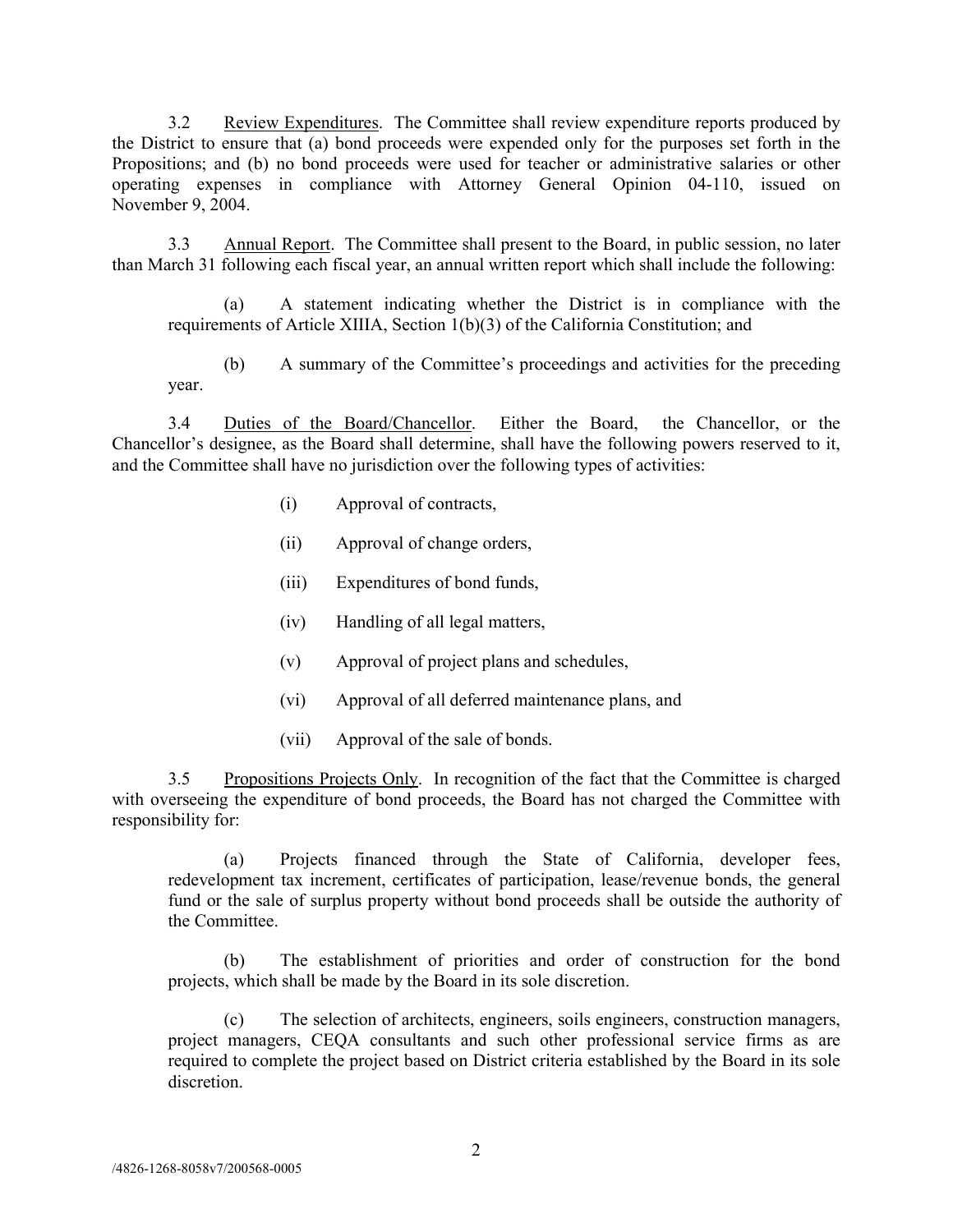(d) The approval of the design for each project including exterior materials, paint color, interior finishes, site plan and construction methods (modular vs. permanent) which shall be determined by the Board in its sole discretion.

(e) The selection of independent audit firm(s), performance audit consultants and such other consultants as are necessary to support the activities of the Committee.

(f) The approval of an annual budget for the Committee that is sufficient to carry out the activities set forth in Prop 39 and included herein.

The amendment or modification of the Bylaws for the Committee, as provided herein.

(h) The appointment or reappointment of qualified applicants to serve on the Committee, subject to legal limitations, and based on criteria adopted in the Board's sole discretion as part of carrying out its function under Prop 39.

#### **Section 4. Authorized Activities.**

4.1 In order to perform the duties set forth in Section 3.0, the Committee may engage in the following authorized activities:

(a) Receive copies of the District's annual, independent performance audit and annual, independent financial audit required by Prop 39 (Article XIIIA of the California Constitution) (together, the "Audits") at the same time said Audits are submitted to the District, and review the Audits.

(b) Inspect District facilities and grounds for which bond proceeds have been or will be expended, in accordance with any access procedure established by the District's Chancellor, or the Chancellor's designee.

(c) Review copies of deferred maintenance plans developed by the District.

(d) Review efforts by the District to maximize bond proceeds by implementing various cost-saving measures.

(e) Receive from the Board, within three months of the District receiving the Audits, responses to any and all findings, recommendations, and concerns addressed in the Audits, and review said responses.

## **Section 5. Membership.**

5.1 Number.

The Committee shall consist of at least seven (7) members appointed by the Board from a list of candidates submitting written applications, and based on criteria established by Prop 39, to wit:

• One (1) student enrolled and active in a community college support group, such as student government.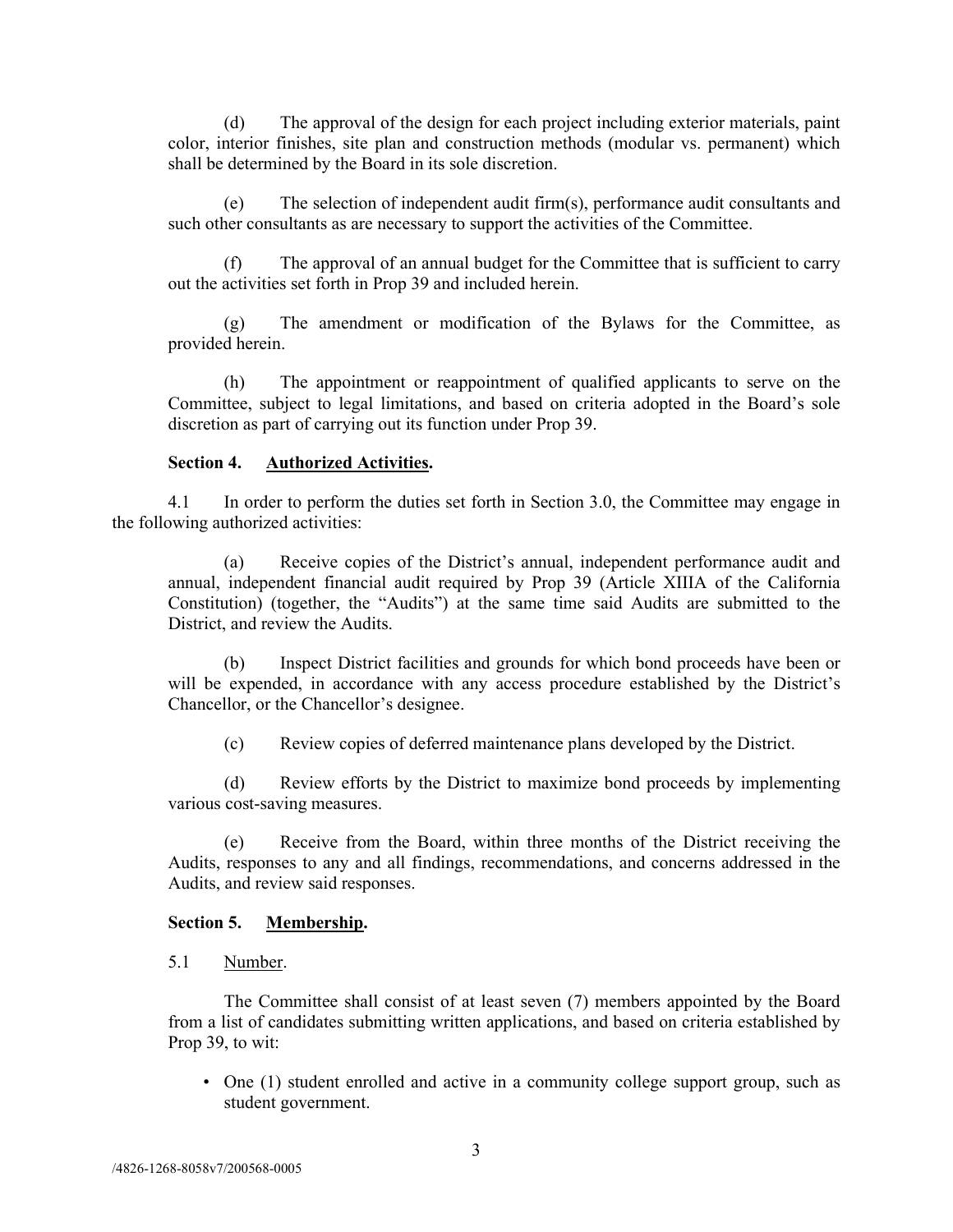- One (1) member active in a business organization representing the business community located in the District.
- One (1) member active in a senior citizens' organization.
- One (1) member active in a bona-fide taxpayers association.

• One (1) member active in a support organization for the District, such as a foundation or advisory council.

• Two (2) members of the community at-large.

### 5.2 Qualification Standards.

(a) To be a qualified person, he or she must be at least 18 years of age.

(b) The Committee may not include any employee, official of the District or any vendor, contractor or consultant of the District.

## 5.3 Ethics: Conflicts of Interest.

(a) Members of the Committee are not subject to the Political Reform Act (Gov. Code §§ 81000 *et seq.*), and are not required to complete Form 700; but each member shall comply with the Committee Ethics Policy attached as "Attachment A" to these Bylaws.

(b) Pursuant to Section 35233 of the Education Code, the prohibitions contained in Article 4 (commencing with Section 1090) of Division 4 of Title 1 of the Government Code ("Article 4") and Article 4.7 (commencing with Section 1125) of Division 4 of Title 1 of the Government Code ("Article 4.7") are applicable to members of the Committee. Accordingly:

(i) Members of the Committee shall not be financially interested in any contract made by them in their official capacities or by the Committee, nor shall they be purchasers at any sale or vendors at any purchase made by them in their official capacity, all as prohibited by Article 4; and

(ii) Members of the Committee shall not engage in any employment, activity, or enterprise for compensation which is inconsistent, incompatible, in conflict with, or inimical to duties as a member of the Committee or with the duties, functions, or responsibilities of the Committee or the District. A member of the Committee shall not perform any work, service, or counsel for compensation where any part of his or her efforts will be subject to approval by any other officer, employee, board, or commission of the District's Board of Trustees, except as permitted under Article 4.7.

5.4 Term. Except as otherwise provided herein, each member shall serve a term of two (2) years, commencing as of the date of appointment by the Board. No member may serve more than three (3) consecutive terms. At the Committee's first meeting, members will draw lots or otherwise select a minimum of two members to serve for an initial one (1) year term and the remaining members for an initial two (2) year term. Members whose terms have expired may continue to serve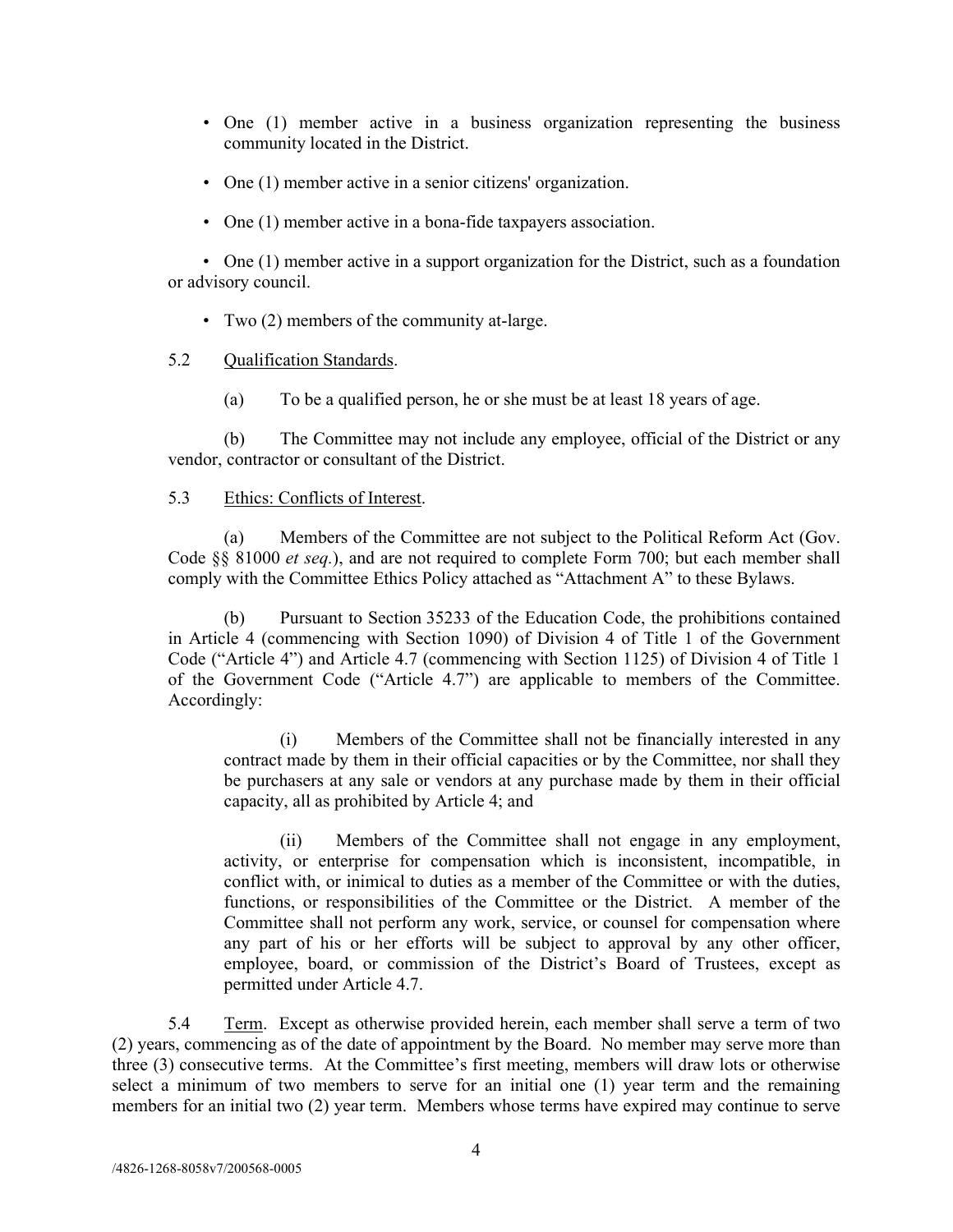on the Committee until a successor has been appointed. Members who have previously served on the 2001 Proposition A or 2005 Proposition A Committee shall be permitted to serve on the Committee and, if appointed by the Board, are entitled to serve three (3) new consecutive two (2) year terms from the date of their appointment.

5.5 Appointment. Members of the Committee shall be appointed by the Board through the following process: (a) the District will advertise in the local newspapers, on its website, and in other customary forums, as well as solicit appropriate local groups, including the Board, for applications; (b) the Chancellor, or the Chancellor's designee will review the applications; and (c) the Chancellor will submit copies of all applications, and all attached documents thereto to the Board and make recommendations to the Board.

5.6 Removal; Vacancy. The Board may remove any Committee member for any reason, including failure to attend two consecutive Committee meetings without reasonable excuse or for failure to comply with the Committee Ethics Policy. Upon a member's removal, his or her seat shall be declared vacant. The Board, in accordance with the established appointment process shall fill any vacancies on the Committee. The Board shall seek to fill vacancies within 90 days of the date of occurrence of a vacancy.

5.7 Compensation. The Committee members shall not be compensated for their services.

5.8 Authority of Members. (a) Committee members shall not have the authority to direct staff of the District; (b) individual members of the Committee retain the right to address the Board, either on behalf of the Committee or as an individual; (c) the Committee may establish subcommittees for any purpose; and (d) the Committee shall have the right to request and receive copies of any public records relating to projects funded by the Propositions.

# **Section 6. Meetings of the Committee.**

6.1 Meetings. The Committee shall meet at least four times a year.

6.2 Location. All meetings shall be held within the boundaries of the San Francisco Community College District, located in San Francisco, California.

6.3 Procedures. All meetings shall be open to the public in accordance with the *Ralph M. Brown Act*, Government Code Section 54950 *et seq.* Meetings shall be conducted according to such additional procedural rules as the Committee may adopt. A majority of the number of Committee members shall constitute a quorum for the transaction of any business of the Committee except adjournment.

# **Section 7. District Support.**

7.1 The District shall provide to the Committee necessary technical and administrative assistance as follows:

(a) preparation of and posting of public notices as required by the *Brown Act*, ensuring that all notices to the public are provided in the same manner as notices regarding meetings of the District Board;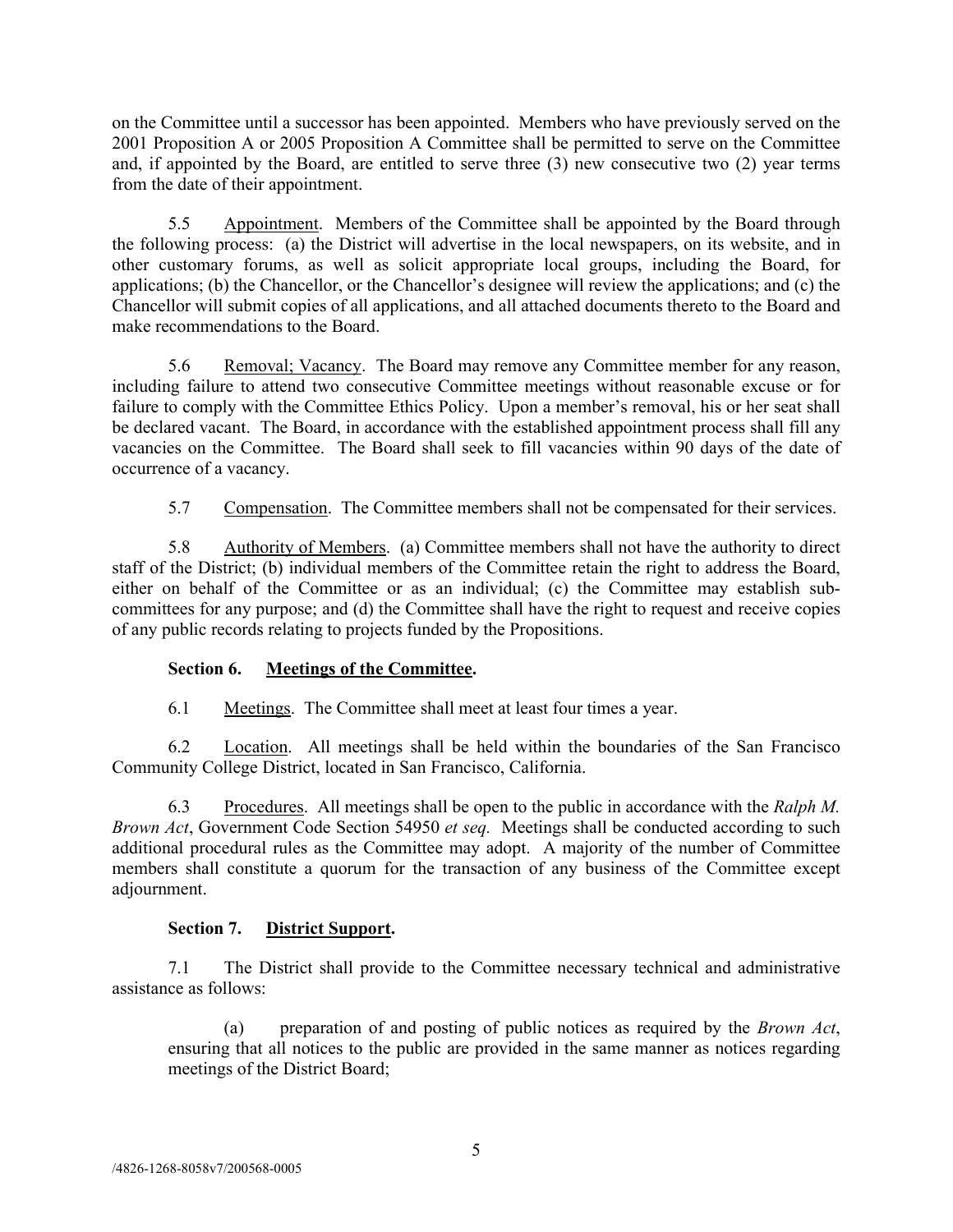(b) provision of a meeting room, including any necessary audio/visual equipment;

(c) preparation, translation and copies of any documentary meeting materials, such as agendas and reports; and

(d) retention of all Committee records, and providing public access to such records on an Internet website maintained by the District.

7.2 District staff and/or District consultants shall attend Committee proceedings in order to report on the status of projects and the expenditure of bond proceeds.

**Section 8. Reports.** In addition to the Annual Report required in Section 3.3, the Committee shall report to the Board from time to time in order to advise the Board on the activities of the Committee. The Annual Report shall be in writing and shall summarize the proceedings and activities conducted by the Committee.

**Section 9. Officers.** The Chancellor shall appoint the initial Chair. Thereafter, the Committee shall elect a Chair and a Vice-Chair who shall act as Chair only when the Chair is absent. The Chair and Vice-Chair shall serve in such capacities for a term of one year and may be re-elected by vote of a majority of the members of the Committee.

**Section 10. Amendment of Bylaws.** Any amendment to these Bylaws shall be approved by a majority vote of the Board.

**Section 11. Termination.** The Committee shall automatically terminate and disband concurrently with the Committee's submission of the final Annual Report which reflects the final accounting of the expenditure of all monies authorized by the Propositions.